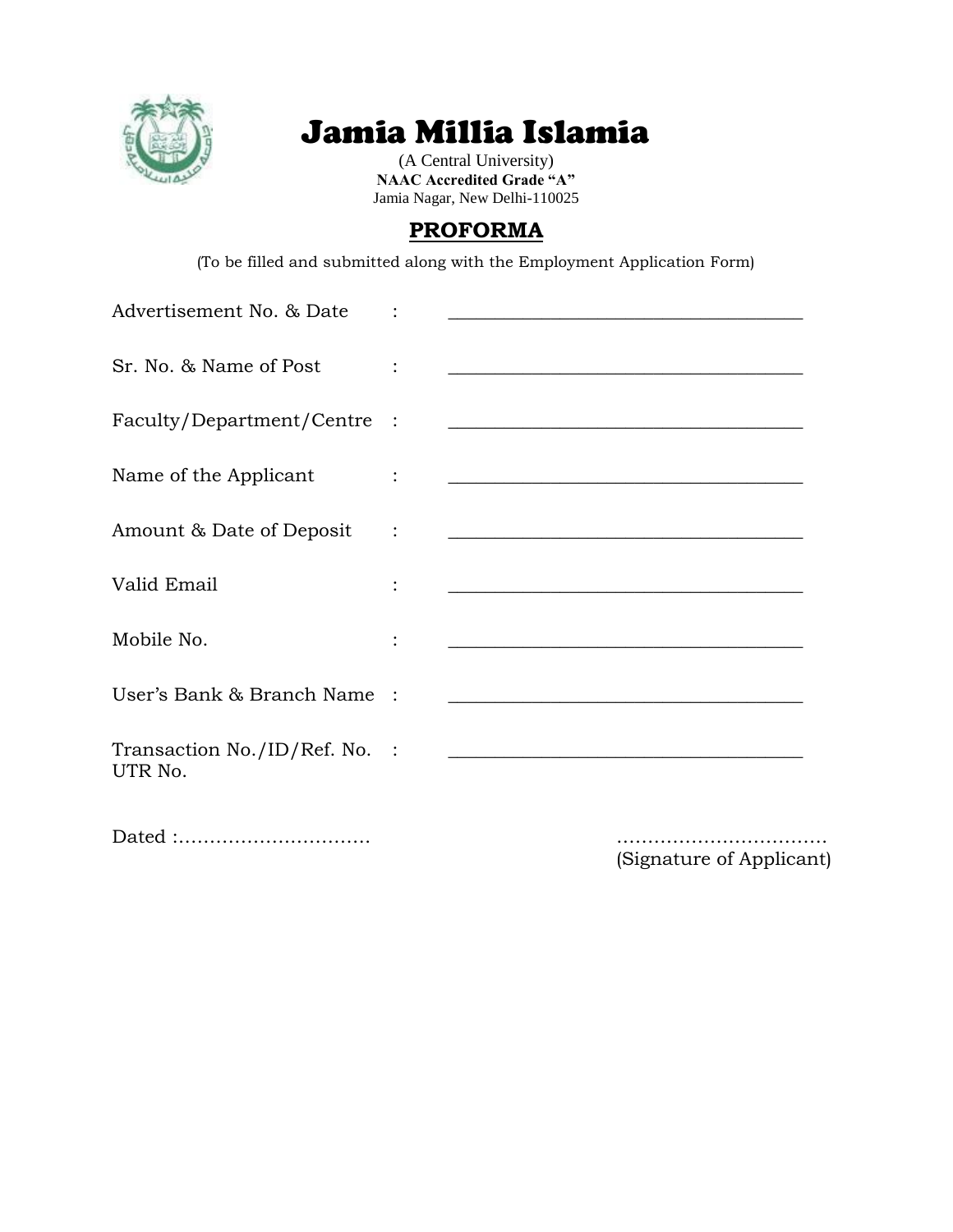#### **SCORING PROFORMA**

*(To be filled by the candidates applying for the post of Assistant Professor only)*

|  |  | Name of the Candidate: |
|--|--|------------------------|
|--|--|------------------------|

**Department / Centre:**

**Advt. No. Dated:** 

#### **Email Id** \_\_\_\_\_\_\_\_\_\_\_\_\_\_\_\_\_\_\_\_\_\_\_\_\_\_\_\_\_\_\_\_\_\_\_\_\_\_\_\_\_\_\_\_\_\_\_\_\_\_\_\_\_\_\_\_\_\_\_\_\_\_\_\_\_\_\_\_\_\_\_\_\_

| <b>S. No.</b> | <b>Academic Record</b>                                                                                                                                                                                                                                                                  | <b>Score</b><br>Claimed by<br>the Candidate (For Office use) | <b>Actual Score</b><br>Obtained | Page<br>No. |
|---------------|-----------------------------------------------------------------------------------------------------------------------------------------------------------------------------------------------------------------------------------------------------------------------------------------|--------------------------------------------------------------|---------------------------------|-------------|
| 1.            | Graduation:-<br>• 80 % $\&$ above = 15 marks<br>• Between 60 & $80\%$ = 13 marks<br>• 55% to less than $60\% = 10$ marks                                                                                                                                                                |                                                              |                                 |             |
|               | • 45% to less than $55\% = 05$ marks<br>Post-Graduation:-                                                                                                                                                                                                                               |                                                              |                                 |             |
| 2.            | $\bullet$ 80 % & above = 25 marks<br>• Between 60 & $80\%$ = 23 marks<br>• 55% (50% for SC/ST/OBC non-creamy layer/PWD) to less than<br>$60\% = 20$ marks                                                                                                                               |                                                              |                                 |             |
| 3.            | $M.Phil.$ :-<br>$\bullet$ 60% & above = 07 marks<br>$\bullet$ 55 to less than 60% = 05 marks                                                                                                                                                                                            |                                                              |                                 |             |
| 4.            | Ph.D. : 30 marks<br>(Candidates with M.Phil. + Ph.D. will be entitled to maximum 30 marks)                                                                                                                                                                                              |                                                              |                                 |             |
| 5.            | NET with JRF: 07 marks<br>NET: 05 marks<br>SLET/SET: 03 marks<br>(Candidates with JRF/NET/SET together will be entitled to maximum 07 marks)                                                                                                                                            |                                                              |                                 |             |
| 6.            | Research publications in peer-reviewed or UGC listed<br>journals<br>(2 marks for each publication subject to a maximum of 10 marks)                                                                                                                                                     |                                                              |                                 |             |
| 7.            | Teaching/Post-doctoral experience<br>(2 marks for each year, subject to a maximum of 10 marks. Experience less than a<br>year but with six months or more also needs to be reckoned proportionately)                                                                                    |                                                              |                                 |             |
| 8.            | Awards:-<br>• International/ National Level: 03 marks<br>(Award given by International Organizations/Government of India/<br>Government of India Recognized National Level Bodies)<br>• State-Level: 02 marks<br>(Award given by State Government)<br>(subject to a maximum of 3 marks) |                                                              |                                 |             |
|               | <b>Total Score</b>                                                                                                                                                                                                                                                                      |                                                              |                                 |             |

**Note:** After 13th June, 2019 Research Publication only from the Journals index in UGC-CARE list will be considered. Enclose all relevant documents mentioned in above columns in sequence.

### **DECLARATION**

I hereby declare that the entries in the above columns are true to the best of my knowledge, belief and nothing has been concealed or misrepresented.

| Place: |  |  |  |  |  |  |  |  |  |  |  |  |
|--------|--|--|--|--|--|--|--|--|--|--|--|--|
| Date:  |  |  |  |  |  |  |  |  |  |  |  |  |

**(Signature of the Candidate)** 

**Contact. No.**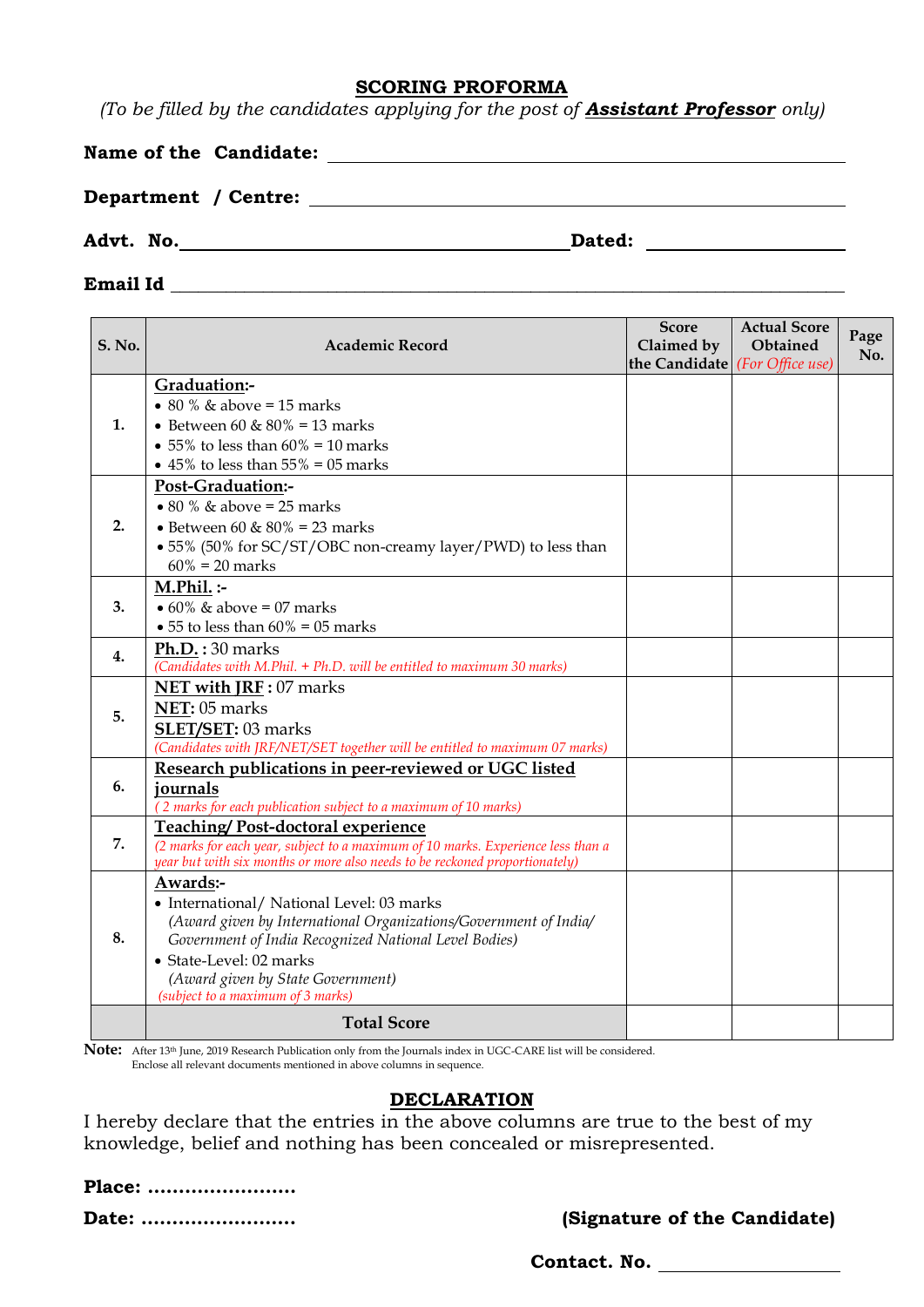| <b>Affix</b><br>recent passport size<br>photograph<br>here |                                                                                                                                                                                                                                                        |                      | <b>JAMIA MILLIA ISLAMIA</b><br>Jamia Nagar, New Delhi-110025 |                       | (A Central University)<br><b>NAAC Accredited Grade "A"</b> |                          |        |             |                               | For SC/ST: | UTR No./ Ref. No.:<br><b>Application Fee:-</b><br>For General:<br>For <u>office</u> use only<br>Application fee paid<br>Call for Interview Yes |  | Date:<br>Rs. 500<br>Rs. 250<br>No |
|------------------------------------------------------------|--------------------------------------------------------------------------------------------------------------------------------------------------------------------------------------------------------------------------------------------------------|----------------------|--------------------------------------------------------------|-----------------------|------------------------------------------------------------|--------------------------|--------|-------------|-------------------------------|------------|------------------------------------------------------------------------------------------------------------------------------------------------|--|-----------------------------------|
|                                                            | APPLICATION FORM FOR APPOINTMENT ON THE TEACHING / OTHER ACADEMIC POSITION                                                                                                                                                                             |                      |                                                              |                       |                                                            |                          |        |             |                               |            |                                                                                                                                                |  |                                   |
| 1.                                                         | <b>Candidate's Full Name</b>                                                                                                                                                                                                                           |                      |                                                              |                       |                                                            |                          |        |             |                               |            |                                                                                                                                                |  |                                   |
| (i)<br>2.                                                  | Advt. No.:                                                                                                                                                                                                                                             |                      |                                                              |                       |                                                            |                          | Dated: |             |                               |            |                                                                                                                                                |  |                                   |
| (ii)                                                       |                                                                                                                                                                                                                                                        |                      |                                                              |                       |                                                            |                          |        |             |                               |            |                                                                                                                                                |  |                                   |
|                                                            |                                                                                                                                                                                                                                                        |                      |                                                              |                       |                                                            |                          |        |             |                               |            |                                                                                                                                                |  |                                   |
|                                                            | 3. Father's / Husband's                                                                                                                                                                                                                                |                      |                                                              |                       |                                                            |                          |        |             |                               |            |                                                                                                                                                |  |                                   |
|                                                            | name in Full                                                                                                                                                                                                                                           |                      |                                                              |                       |                                                            |                          |        |             |                               |            |                                                                                                                                                |  |                                   |
| 4. Address:                                                | (i) Correspondence:                                                                                                                                                                                                                                    |                      |                                                              |                       | (ii) Permanent:                                            |                          |        |             |                               |            |                                                                                                                                                |  |                                   |
| <b>Date</b><br>6.<br>7.<br>8.                              | 5. Date of Birth: (Based on Matriculation/Hr. Sec. School Certificate)<br>Whether U.R.<br><b>Married</b><br><b>Marital Status:</b><br><b>Educational Qualifications:</b> (Enclose the self-attested copies of all the mark sheets, certificates, etc.) | <b>Month</b><br>S.C. | S.T.<br><b>Unmarried</b>                                     | Year<br><b>O.B.C.</b> | Widow                                                      | <b>PWDs</b> (Divyangjan) |        |             | (Please tick the correct box) |            |                                                                                                                                                |  |                                   |
| S. No.                                                     | Qualifications*                                                                                                                                                                                                                                        |                      |                                                              |                       | <b>Board / University</b>                                  | Year                     |        | Div. / %age |                               |            | <b>Subjects</b>                                                                                                                                |  |                                   |
| 1                                                          | Matric/S.S.C.                                                                                                                                                                                                                                          |                      |                                                              |                       |                                                            |                          |        |             |                               |            |                                                                                                                                                |  |                                   |
| 2                                                          | <b>Inter./Sr. Secondary</b>                                                                                                                                                                                                                            |                      |                                                              |                       |                                                            |                          |        |             |                               |            |                                                                                                                                                |  |                                   |
| 3                                                          | B.A./B.Com./B.Sc./B.E./B.Tech.                                                                                                                                                                                                                         |                      |                                                              |                       |                                                            |                          |        |             |                               |            |                                                                                                                                                |  |                                   |
| 4                                                          | M.A./M.Com./M.Sc./M.E./M.Tech.                                                                                                                                                                                                                         |                      |                                                              |                       |                                                            |                          |        |             |                               |            |                                                                                                                                                |  |                                   |
| 5                                                          | M.Phil.                                                                                                                                                                                                                                                |                      |                                                              |                       |                                                            |                          |        |             |                               |            |                                                                                                                                                |  |                                   |
| 6                                                          | Ph.D.                                                                                                                                                                                                                                                  |                      |                                                              |                       |                                                            |                          |        |             |                               |            |                                                                                                                                                |  |                                   |
| 7                                                          | <b>N.E.T.</b>                                                                                                                                                                                                                                          |                      |                                                              |                       |                                                            |                          |        |             |                               |            |                                                                                                                                                |  |                                   |
| 8                                                          | <b>Others</b>                                                                                                                                                                                                                                          |                      |                                                              |                       |                                                            |                          |        |             |                               |            |                                                                                                                                                |  |                                   |

\* Strike out which is not applicable (Attach enclosures, if necessary)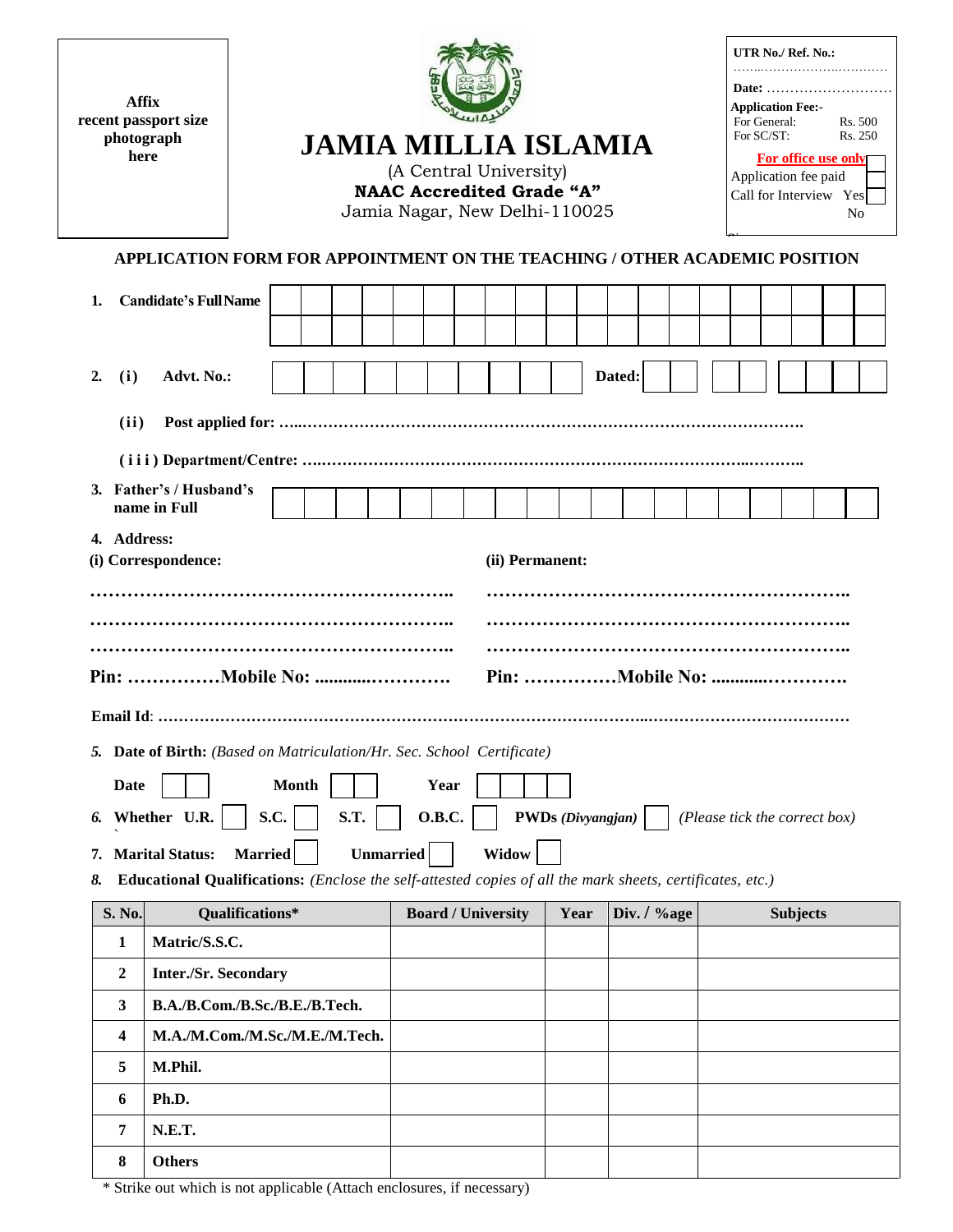#### **9. Details of Work Experience:-**

| S. No. | <b>Particulars of the Post</b> |      | <b>Period of Service</b> |                               | <b>Roles</b> and        | Name and Address of the |
|--------|--------------------------------|------|--------------------------|-------------------------------|-------------------------|-------------------------|
|        |                                | From | To                       | <b>Total</b><br><b>Period</b> | <b>Responsibilities</b> | <b>Employer</b>         |
|        |                                |      |                          |                               |                         |                         |
|        |                                |      |                          |                               |                         |                         |
|        |                                |      |                          |                               |                         |                         |
|        |                                |      |                          |                               |                         |                         |
|        |                                |      |                          |                               |                         |                         |
|        |                                |      |                          |                               |                         |                         |

**10. Research work / Published work /Scholarship / Fellowships (Attach enclosures, if necessary)**

- **11. If employed presently, furnish the following details:- (i) Basic Pay Rs. …………………. (ii) Level of Pay ............................ (iii) Allowances Rs………….……………..**
	- **(iv) Total Rs. : ……………………………………. (v) Date of next increment ……………………………………..**

#### **12. If appointed, time and notice required for joining the post:-**

#### **13. Name of two referees:-**

| <b>S. No.</b> | <b>Name of Referee</b> | <b>Address of the Referee</b> | Period for which the referee is<br>known to the candidate |
|---------------|------------------------|-------------------------------|-----------------------------------------------------------|
|               |                        |                               |                                                           |
|               |                        |                               |                                                           |

\* Applicant may send two testimonials from persons under whom he/she has studied or worked.

**NOTE:** Books, research papers and typescripts should be sent with the application and not separately.

#### **DECLARATION**

I hereby declare that the entries made by me in the above columns are true to the best of my knowledge and belief.

| Place: |  |  |  |  |  |  |  |  |  |  |  |  |  |  |  |  |  |  |  |  |  |  |  |  |
|--------|--|--|--|--|--|--|--|--|--|--|--|--|--|--|--|--|--|--|--|--|--|--|--|--|
|--------|--|--|--|--|--|--|--|--|--|--|--|--|--|--|--|--|--|--|--|--|--|--|--|--|

**Date: ……………………. (Signature of the Candidate)**

**If employed, remarks of the Forwarding Authority. Attach separate sheet, if required.**

**Address……………………………………………..**

| Place |  |  |  |  |  |  |  |  |  |  |  |  |
|-------|--|--|--|--|--|--|--|--|--|--|--|--|
|       |  |  |  |  |  |  |  |  |  |  |  |  |
|       |  |  |  |  |  |  |  |  |  |  |  |  |

**Date………………………**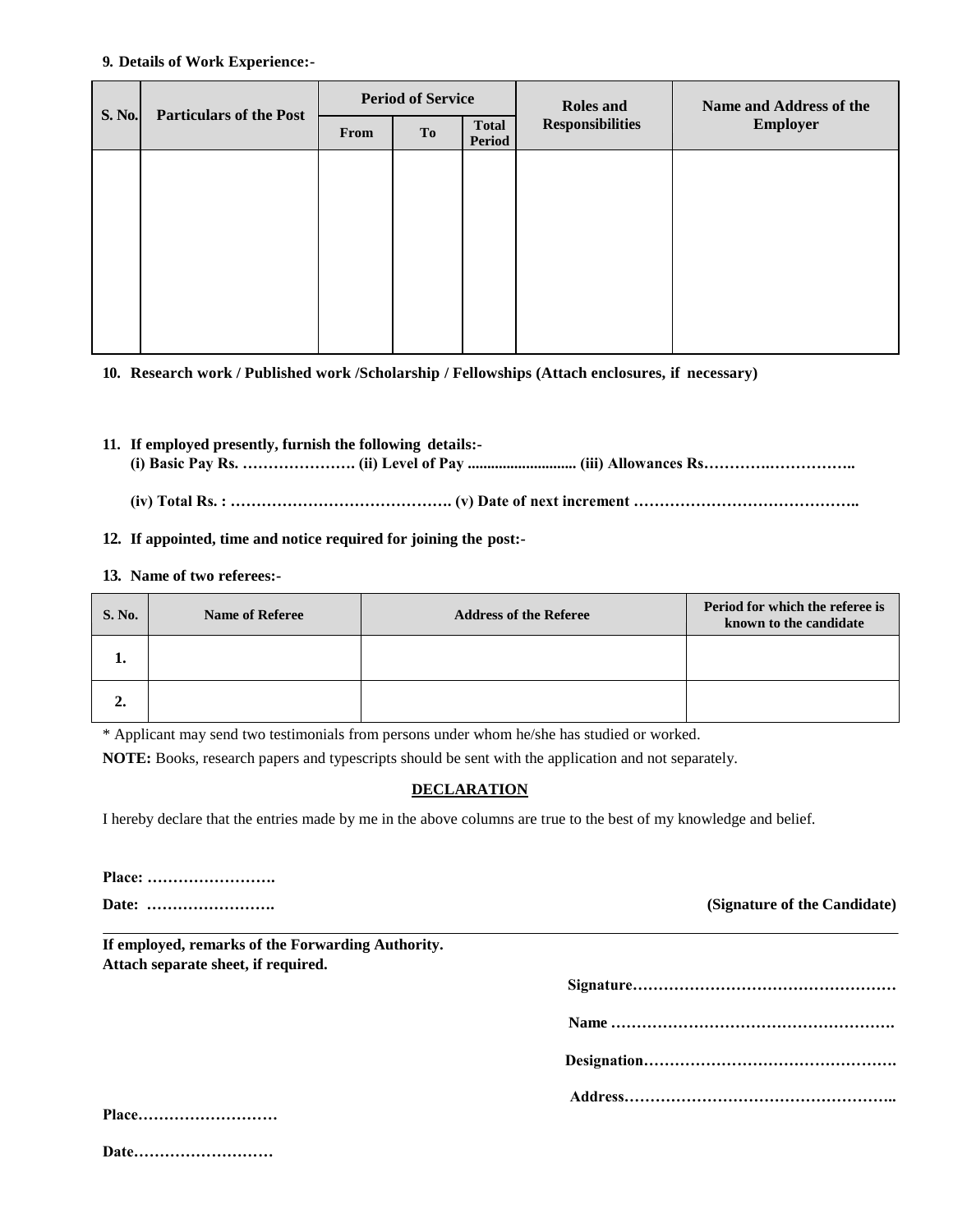

## **Jamia Millia Islamia**

(A Central University) NAAC Accredited Grade "A" Jamia Nagar, New Delhi-110025

**2)** Candidates applying for the post of Assistant Professor are required to fill the attached scoring proforma. **Particulars of Mr./Ms./Mrs. ……………………………………………..**

| IMP                                                                                                                         | Datı<br>Adv+ |
|-----------------------------------------------------------------------------------------------------------------------------|--------------|
| Attach<br>a signed conies<br>$\sim$ of this protorma with the application.<br>$\ldots$ v tilled in and $\ldots$<br>on form. |              |
| $\cdots$ $\sim$ $\cdots$<br>----                                                                                            | .<br>---     |

**For the post of …………………………………………..………………..**

| Name, Address and                        | Date of Birth,<br><b>Mother Tongue &amp;</b> |                     | <b>Academic Qualifications</b> |      |                           |                              | <b>Details of Work Experience</b> |                 |                 | <b>Research and Published</b> |
|------------------------------------------|----------------------------------------------|---------------------|--------------------------------|------|---------------------------|------------------------------|-----------------------------------|-----------------|-----------------|-------------------------------|
| <b>Contact No. for</b><br>correspondence | <b>Other Languages</b>                       | Exams.              | Board /<br>University          | Year | <b>Division</b><br>& %age | <b>Total</b><br><b>Years</b> | From-To                           | Post &<br>Level | <b>Employer</b> | Work                          |
|                                          | Date of Birth:                               | <b>School Cert.</b> |                                |      |                           |                              |                                   |                 |                 |                               |
|                                          |                                              |                     |                                |      |                           |                              |                                   |                 |                 |                               |
|                                          |                                              |                     |                                |      |                           |                              |                                   |                 |                 |                               |
|                                          | Age: Years                                   | Graduation          |                                |      |                           |                              |                                   |                 |                 |                               |
|                                          |                                              |                     |                                |      |                           |                              |                                   |                 |                 |                               |
|                                          | <b>Mother Tongue:</b>                        | Post<br>Graduation  |                                |      |                           |                              |                                   |                 |                 |                               |
|                                          |                                              |                     |                                |      |                           |                              |                                   |                 |                 |                               |
| Other<br>Languages:                      |                                              |                     |                                |      |                           |                              |                                   |                 |                 |                               |
|                                          |                                              | M.Phil.<br>Ph.D.    |                                |      |                           |                              |                                   |                 |                 |                               |
|                                          |                                              | <b>Others</b>       |                                |      |                           |                              |                                   |                 |                 |                               |
|                                          |                                              |                     |                                |      |                           |                              |                                   |                 |                 |                               |

**Date: …………………. (Candidate's Signature)**